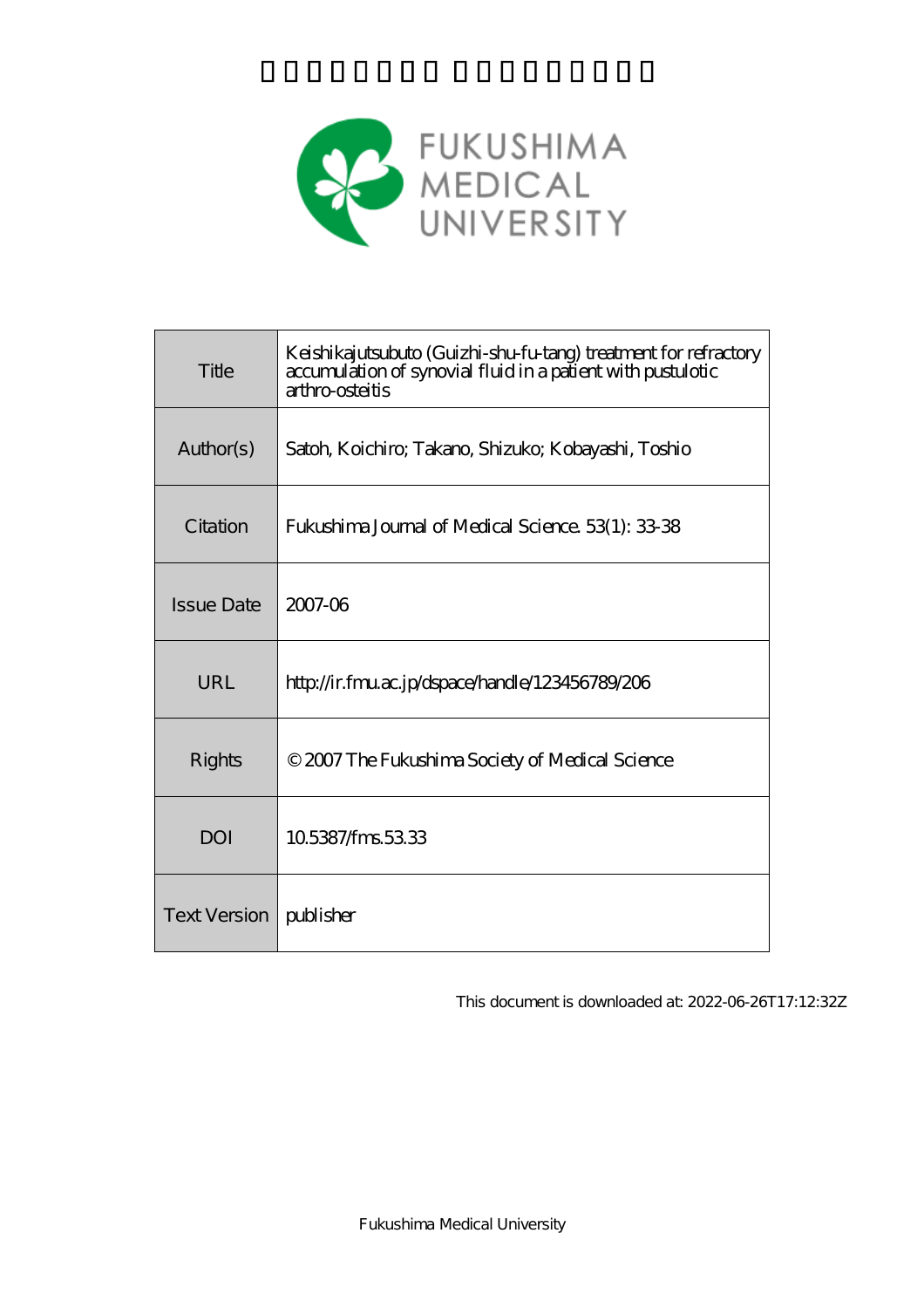# KEISHIKAJUTSUBUTO (GUIZHI-SHU-FU-TANG) TREATMENT FOR REFRACTORY ACCUMULATION OF SYNOVIAL FLUID IN A PATIENT WITH PUSTULOTIC ARTHRO-OSTEITIS

## KOICHIRO SATOH<sup>1)</sup>, SHIZUKO TAKANO<sup>2)</sup> and TOSHIO KOBAYASHI<sup>1)</sup>

<sup>1)</sup>Institute of Physical Medicine and Rehabilitation, Fukushima Medical University, *Fukushima, 960-0201, Japan*  <sup>2)</sup> Department of Pharmacology, Fukushima Medical University, *Fukushima, 960-1295, Japan* 

(Received December 4, 2006, accepted February 5, 2007)

Abstract: We present a patient, a sixty-seven-year-old woman, who had refractory accumulation of synovial fluid in the knee joints with pustulotic arthro-osteitis for more than 10 years. Fifty ml of synovial fluid from her right knee contained 6,4S0  $pg/ml$  of interleukin-8 (IL-8) and 15,000/mm<sup>3</sup> of neutorophils. At first, she was treated with 400 mg/day of indomethacin farnesil (a prodrug that is converted to indomethacin after intestinal absorption) for 24 weeks. Although, the volume of synovial fluid in her right knee had decreased to 35 ml at the 16th week, it increased to 50 ml at the 24th week again. She was treated with Kampo medicine, Keishikajutsubuto (Guizhi-shu-fu-tang). In the present case, Keishikajutsubuto showed more therapeutic effect to pustulotic arthro-osteitis to reduce volume of synovial fluid to almost 0 ml, IL-8 concentration to 673 pg/ml and number of neutrophils to 660/mm3. Our data showed that Keishikajutsubuto might be suitable for this patient to regulate synovial fluid volume, reduce IL-8 concentration in synovial fluid, and block neutrophils migration to synovial fluid compared to indomethacin therapy.

Key words: keishikajutsubuto, synovial fluid, interleukin-S, neutrophil

### INTRODUCTION

Pustulotic arthro-osteitis (PAO) is a rheumatic syndrome of unknown cause, characterized by an inflammatory osteitis of the sternocostclavicular region and pustulotic rashes on the palm and soles<sup>1)</sup>. Although accumulation of synovial fluid with arthritis is common symptom, few reports are available on accumulation of synovial fluid with PAO. For the treatment of PAO, non-steroidal anti-

佐藤弘一郎, 高野静子, 小林利男

Correspondence to: Koichiro Satoh, Haraguchi 3, Iizaka-machi, Fukushima 960-0201, Japan. E-mail: kouichi@fmu.ac.jp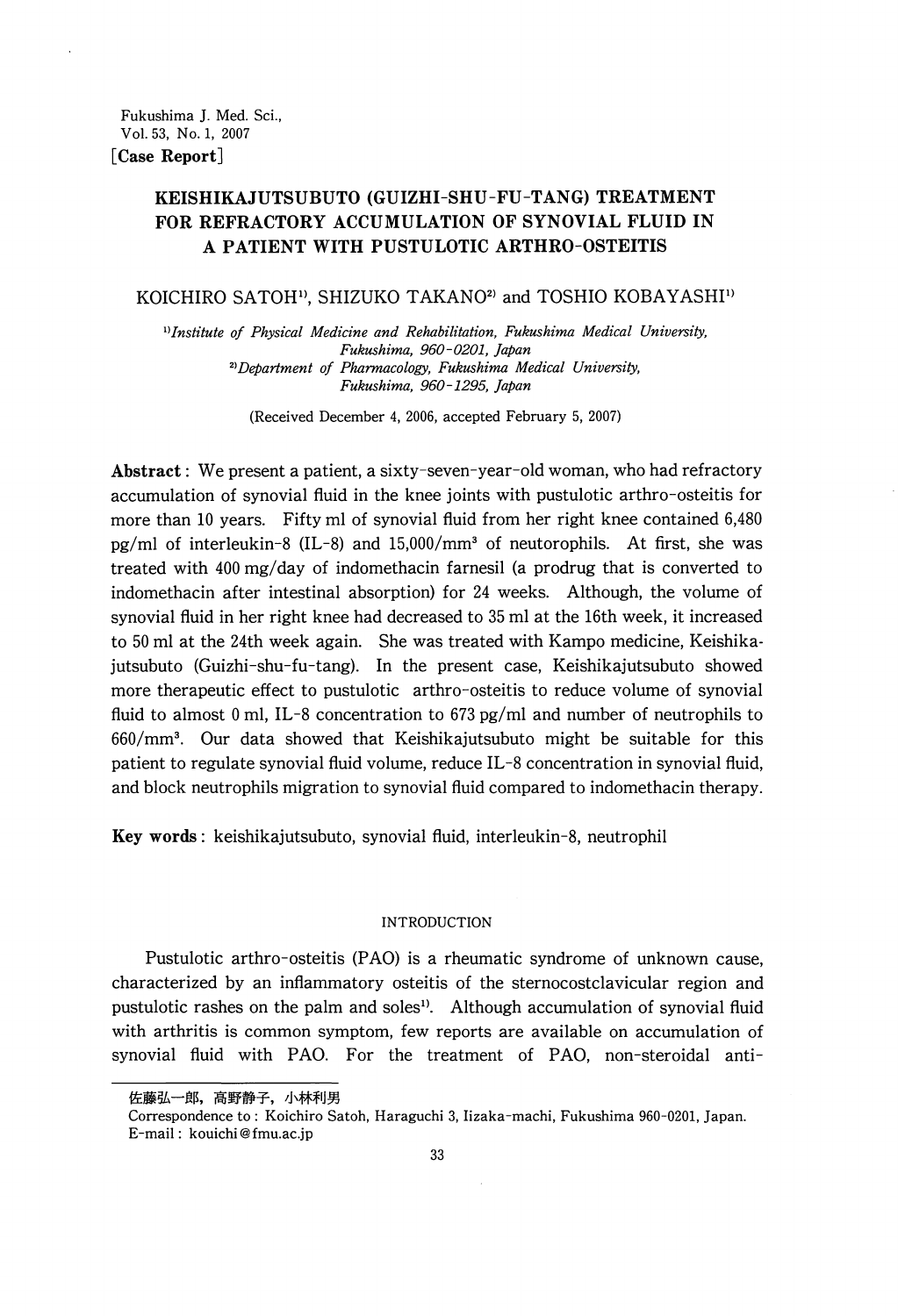### 34 K. SATOH *et at.*

inflammatory drugs (NSAIDs) are considered the first choice. It could alleviate the pain<sup>2,3)</sup>. Although radical treatment to PAO has not been established yet, sulfapyr· idine or methotrexate was reported to be effective<sup>2)</sup>. Combination therapy of two Kampo formula, Unkeito and Keishinieppiittokaryojutsubu, was reported to be effective for PAO<sup>4)</sup>. However no reports are available on successful treatment of Keishikajutsubuto for PAO.

Information about various arthritic diseases and systemic rheumatic diseases has been gained by gross, microscopic, and laboratory analyses of the synovial fluid. Although the normal knee joint contains only a few drops to a maximum of 4 ml, it is often possible to aspirate a large volume of joint fluid from patients with arthritis such as osteoarthritis or rheumatoid arthritis. Normal synovial fluid contains < 200 cells/mm<sup>3</sup>. In inflammatory joint disease the synovial fluid contains more than  $1,000$ cells/mm3 and in noninflammatory joint diseases less than that. Generally, neutrophils dominate in inflammatory joint diseases and monocytes are the common encountered cells in non-inflammatory joint diseases<sup>5)</sup>. Some investigators showed high concentration of IL-8 which has been shown to be chemotactic for neutrophils, in inflammatory synovial fluid<sup>6,7)</sup>.

Kampo is a traditional form of medicine that is used in current clinical practice all over Japan. Keishikajutsubuto is one of famous Kampo medicine which is suitable for treatment of joint or nerve pain in patients with reduced physical strength and poor blood circulation<sup>8)</sup>. Although the clinical effect of Keishikajutsubuto is time-honored drug for treatment of joint or nerve pain, the mechanisms of its action are not clearly understood. Little is known about the pharmacological mechanisms of NSAIDs used for treating abnormal synovial fluid with inflammatory joint disease.

### CASE REPORT

A 67-year-old Japanese woman had swelling of both knee joints caused by accumulation of synovial fluid with PAO for more than 10 years. She had no other serious illness. Her mother and sister had rheumatoid arthritis. Physical findings were pustuloses of the palms and soles, and a tender mass at the anterior thoracic wall. Tenderness was observed in the both iliosacral joints. In laboratory data of 1995, blood cell count, urinalysis and renal and liver function tests were normal, and rheumatoid factor, C-reactive protein, antistreptolysin-O titers and HLA-B27 were negative. Erythrocyte sedimentation rate was 42 mm/h. Plain radiographs showed hyperostosis of both sternocostoclavicular joints, and a narrow and irregular joint space in both knee joints.

From 1995 to 1998, she had taken NSAIDs and injected corticosteroids in her knee joints. The treatments resulted in a favorable response but also induced allergic responses such as nausea and hot flash. She underwent synovectomy for her left knee joint in 2000. Her complaints were resolved temporarily.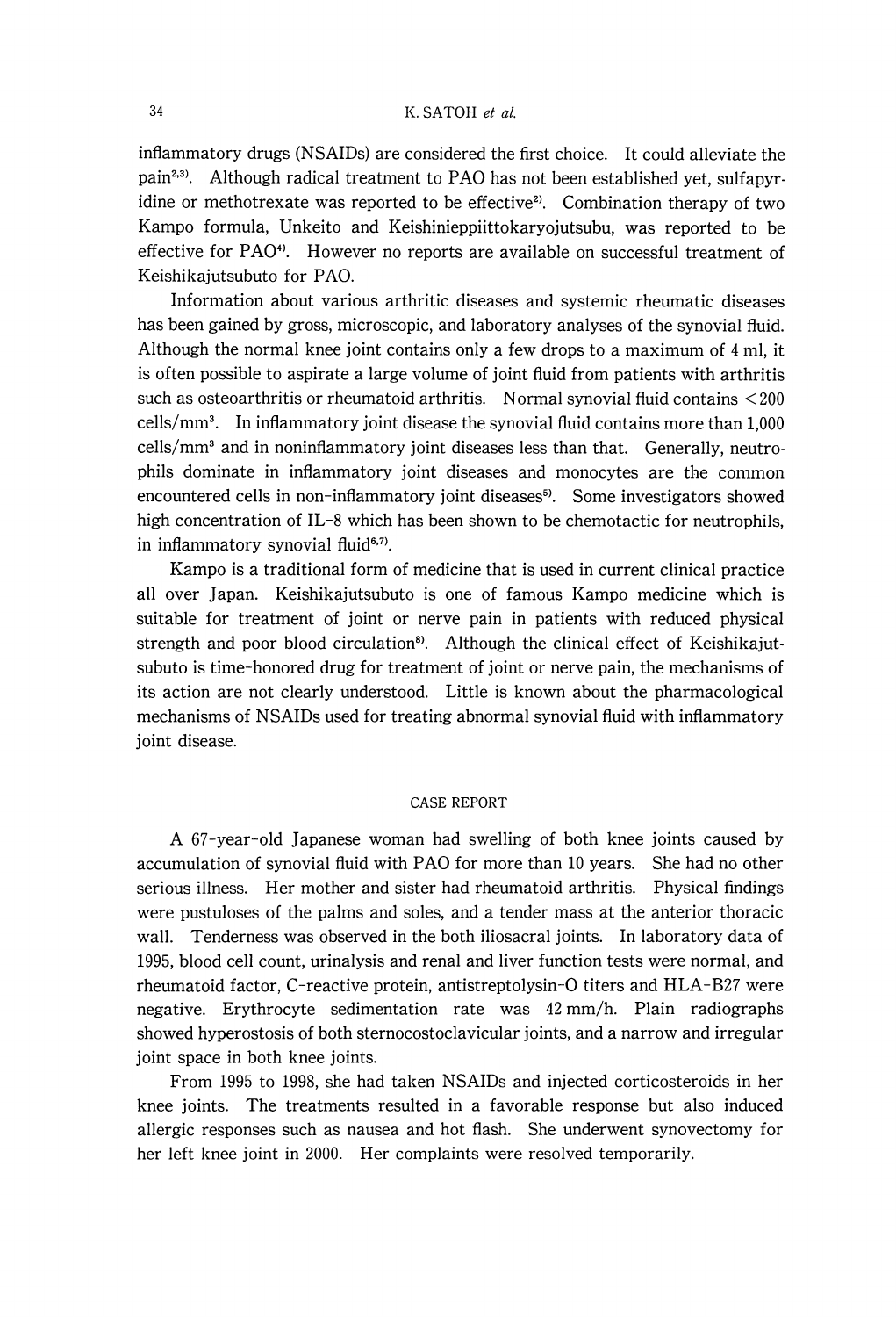In the late autumn of 2002, however, she visited our hospital due to recurrence of accumulation of synovial fluid. We were able to isolate 20 ml of synovial fluid from her left knee and 55 ml of synovial fluid from her right knee. The synovial fluid from her right knee contained 6,480 pg/ml of IL-8 and also 15,000/mm<sup>3</sup> of neutorophils (Fig. 1A, B). Treatment with 400 mg/day of indomethacin farnesil (a prodrug that is converted to indomethacin) was started. After 16 weeks, the volume of synovial fluid in her right knee had decreased to 35 ml. The fluid still contained 5,160 pg/ml of IL-8 and 9,730/mm<sup>3</sup> of neutrophils. Although this therapy was continued for 8 more weeks, synovial fluid increased to 50 ml again (Fig. lC).

In the early summer of 2003, the drug therapy was switched to 7.5 g/day of Keishikajutsubuto from indomethacin farnesil. After 8 weeks, level of IL-8, number of neutrophils and volume of synovial joint fluid were reduced to 673 pg/ml, 660/ mm<sup>3</sup> and 19 ml, respectively. An additional 2 weeks of the therapy resulted in reduction of synovial fluid of both knee joints to almost 0 ml (Fig. lC).

In the mid summer of 2003, however, the patient requested termination of Keishikajutsubuto treatment because of symptoms that included flush, dizziness and palpitation, and treatment with sodium diclofenac was started. After 8 months, IL-8, neutrophils and volume of synvial fluid had returned to the high levels seen in indomethacin therapy in the late autumn of 2003 (Fig. lA-C).

#### DISCUSSION

The present case is the first report showed that Keishikajutsubuto is an effective drug for treating accumulation of synovial fluid with inflammatory joint disease, as evidenced by reduction in IL-8 level and number of neutrophils in synovial fluid, compared to the effects of NSAIDs such as indomethacin farnesil and sodium diclofenac.

Accumulation of synovial fluid is caused by irreversible anatomical destruction of the normal tissue architecture, with consequent articular dysfunction in consequence of inflammatory arthritis<sup>4</sup>. How do neutrophils gain access to joints? The endothelium in synovial tissues binds neutrophils through adhesion molecules such as endothelial leukocyte adhesion molecule-19). The neutrophils migrate from the synovial venules, through the synovial tissue, and into the synovial fluid<sup>10</sup> by chemoattractants such as IL-8 that are produced by chondrocytes<sup>11</sup>, synovial macrophages and synovial fibroblasts<sup>12)</sup>. The activated neutrophils release a large amount of antioxidant<sup>13)</sup> and antiprotease<sup>14</sup>), which attack the shield of synovial tissue. In consequence of inflammatory arthritis, accumulation of synovial fluid is caused by irreversible joint destruction of the normal tissue architecture, which leads to articular dysfunction<sup>15)</sup>. IL-8 has been shown to accumulate in synovial fluid of patients with inflamed arthritis such as rheumatoid arthritis<sup>16)</sup>.

Therefore, IL-8 levels within the joint suggest ongoing inflammatory reaction. In present case, IL-8 production was unaffected by indomethacin farnesil and sodium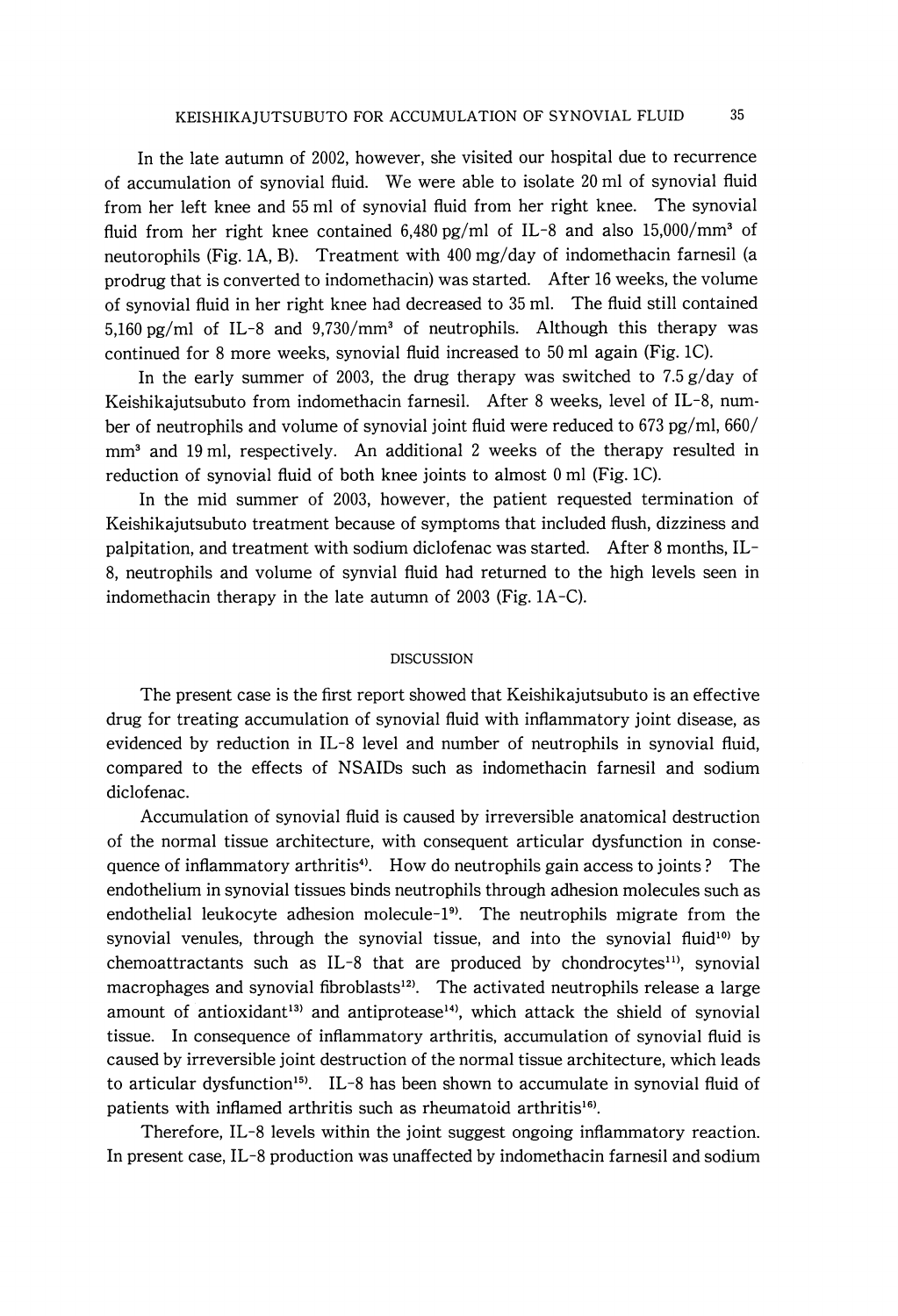

Fig. 1. Changes in IL-8 (A), neutrophils (B) and volume of synvial fluid (C) during treatments with indometacin farnesil, Keishikajustubuto and diclofenac sodium. o week indicates the first day when the patient visited us before drug therapy Changes in IL-8 and neutrophils are expressed as percents: 100% indicates 6,480 pg/ml of IL-8 and 15,000/mm' of neutrophils.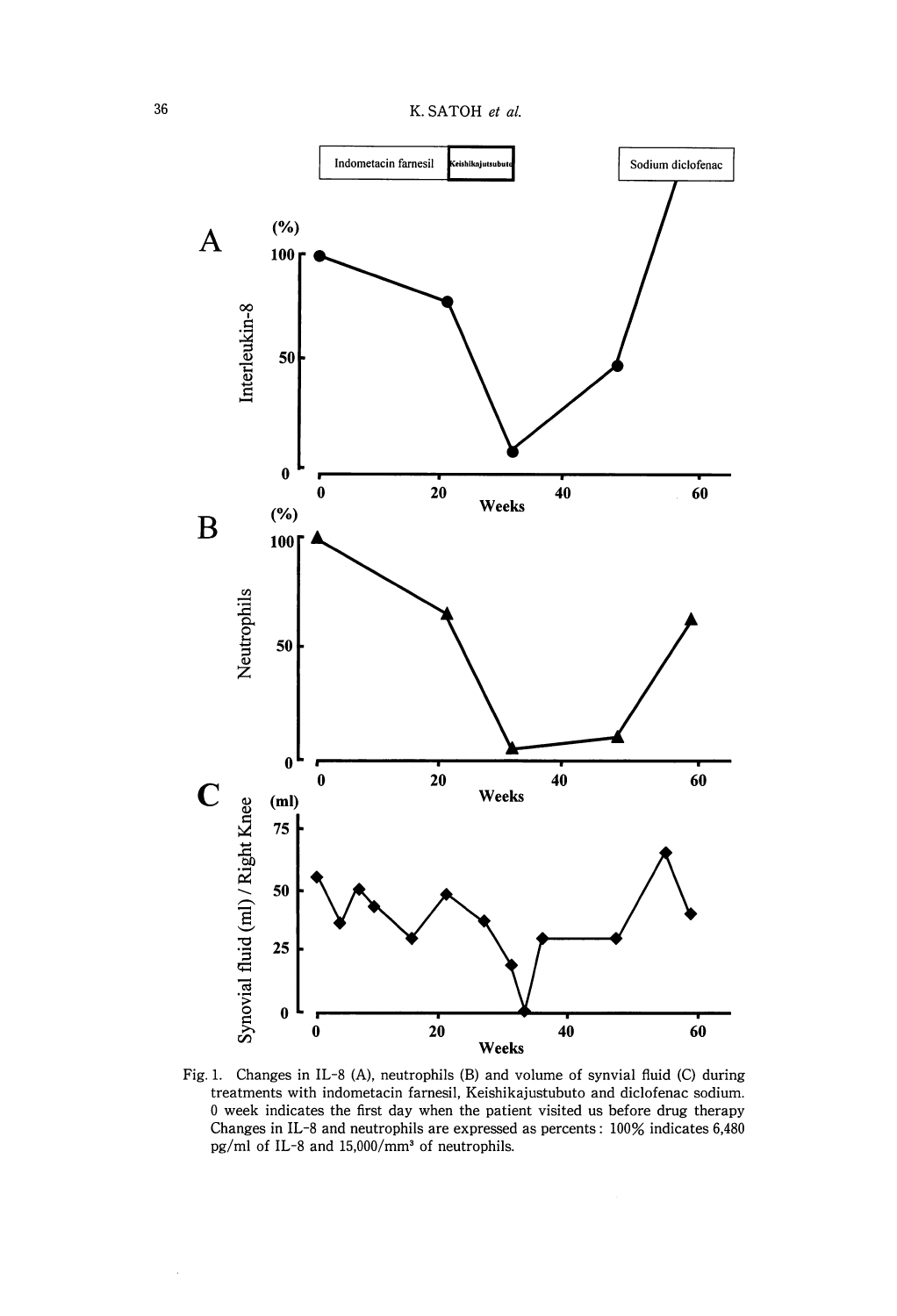diclofenac. However, Keishikajutsubuto decreased IL-8 levels. Accordingly, this drug controls neutrophils migration, and accumulation of synovial fluid. Present case showed Keishikajutsubuto might be effective for treatment of arthritis through inhibition of IL-8 production. Despite the good therapeutic effect of Keishikajutsubuto, the patient requested unfortunately termination of the treatment because of flush, dizziness and palpitation.

Keishikajutsubuto consists of 7 herbs (Cinnamomi Cortex, Atractylodis Lanceae Rhizoma, Zingiberis Rhizoma, Aconite Tuber, Paeniae Radix, Zizyphi Fructus and Glycyrrhizae Radix). Keishikajutsubuto is appropriate for the treatment of arthralgia, paralysis of the face as well as lower body, and rheumatoid arthritis. However nobody knows the detailed mechanisms of Keishikajutsubuto for arthritis.

As concerns the anti-inflammatory effect of Keishikajutsubuto, it has been reported that Atractylodis Lanceae Rhizoma, Aconite Tuber and Glycyrrhizae Radix have anti-inflammatory effects at the early stage such as increased vascular permeability or leukocyte migration. On the other hand, at the late stage of inflammation Glycyrrhizae Radix has been reported effective<sup>17)</sup>. Our data showed that Keishikajutsubuto inhibit neutrophils migration related with decreasing IL-8 concentration in synovial fluid. Anti-inflammatory effects of Keishikajutsubuto is supposed by this evidence for the first time.

The 4 former herbs (Cinnamomi Cortex, Atractylodis Lanceae Rhizoma, Zingiberis Rhizoma, Aconite Tuber) work to warm human bodies and recover the physical strength of patients. Of the 4 herbs, the most is Aconite Tuber, and that is used against hypofunctional state and cold state. Aconite Tuber drug group treatment is applicable in patients with reduced physical strength, coldness or pain of limbs and body, decreased urine volume, and edematous conditions. The patient of the present case was prescribed by Keishikajutsubuto for 10 weeks from early summer. At the mid summer, the patient complained of flush, dizziness and palpita· tion. These unexpected symptoms could be supposed the synergic results between development of warming and activating effects on physical body by the herb, and high temperature of mid summer.

Present case showed that Keishikajutsubuto remarkably improved the accumulation of synovial fluid. The positive response may be due to inhibit IL-8 release in synovial fluid and to inhibit neutorophils migration to synovial fluid. A limitation of a case report can not deny that medicine worked for the disease accidentally. Further studies with large numbers of patients are needed to validate our results.

### REFERENCES

- 1. Sonozaki H, Mitsui H, Miyanaga Y, Okitsu K, Igarashi M, Hayashi Y, Matsuura M, Azuma A, Okai K, Kawashima M. Clinical features of 53 cases with pustulotic arthroosteitis. Ann Rheum Dis, **40:** 547-553, 1981.
- 2. Jang KA, Sung K], Moon 'KC, Koh JK, Choi JH. Four cases of pustulotic arthro-